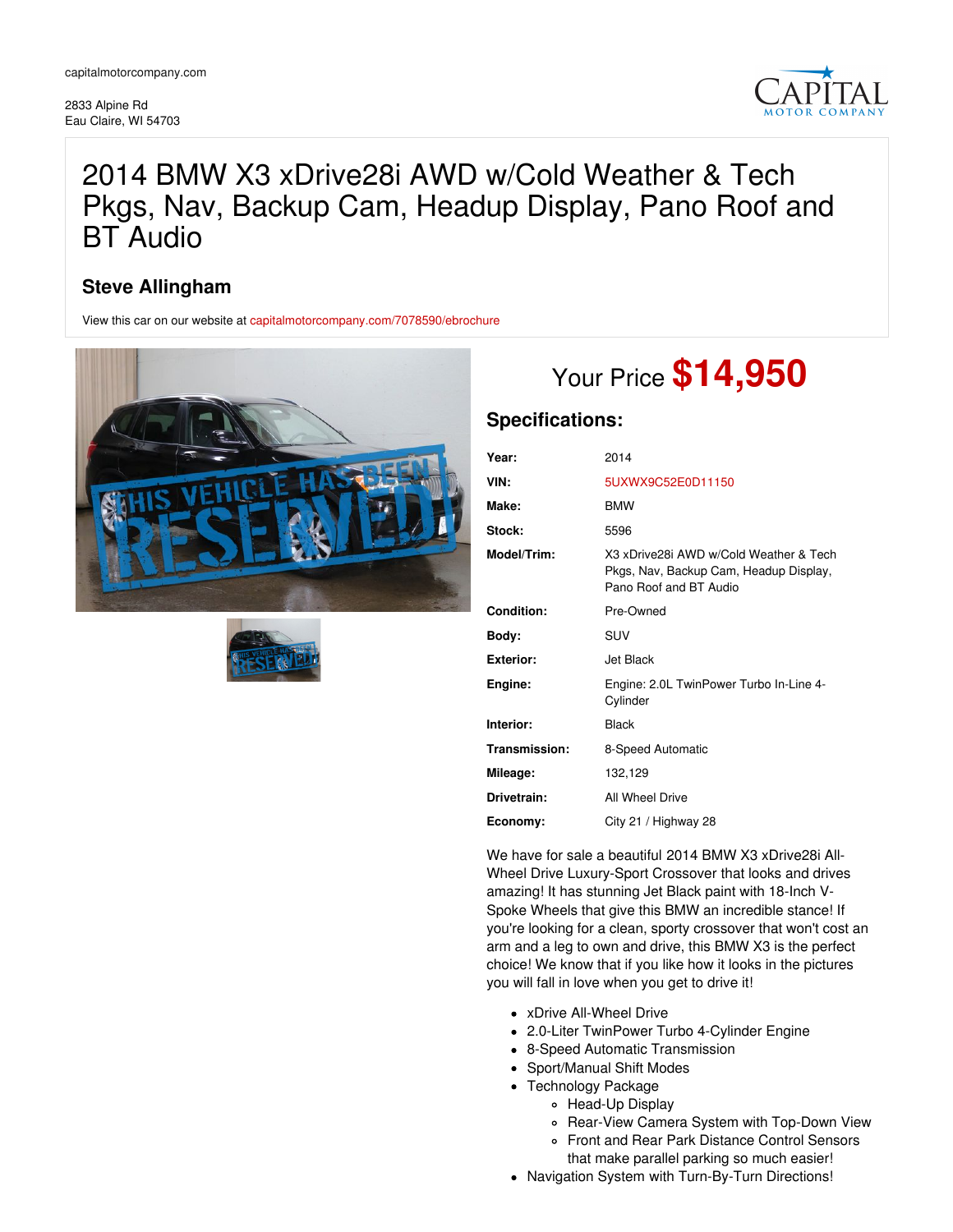- Cold Weather Package
	- Heated Steering Wheel
	- Heated Front Seats
	- Heated Rear Seats
- Twin-Panel Panoramic Moonroof with Sun Shade
- Hi-Fi Surround Sound Audio System
	- SiriusXM Satellite Radio Ready
	- Bluetooth Streaming Audio
	- Built-In Music Hard Drive
	- o AM/FM/CD Audio
	- Aux Audio Inputs
- Comfort Access Keyless Entry and Push-Button Start
- Power Front Seats with Driver's Seat Memory
- Dual-Zone Automatic Climate Controls
- Split Folding Rear Seats makes for a large rear cargo area!

To make sure this BMW X3 xDrive28i AWD runs and drives perfect, we had it fully inspected and certified to be sold. This inspection process is thorough so there are absolutely no surprises when you come to drive it. If you have any questions or want to discuss a possible trade, call us anytime at (715) 833-2020.





2014 BMW X3 xDrive28i AWD w/Cold Weather & Tech Pkgs, Nav, Backup Cam, Headup Display, Pano Roof and BT Audio Capital Motor Company - - View this car on our website at [capitalmotorcompany.com/7078590/ebrochure](https://capitalmotorcompany.com/vehicle/7078590/2014-bmw-x3-xdrive28i-awd-w-cold-weather-tech-pkgs-nav-backup-cam-headup-display-pano-roof-and-bt-audio-eau-claire-wi-54703/7078590/ebrochure)

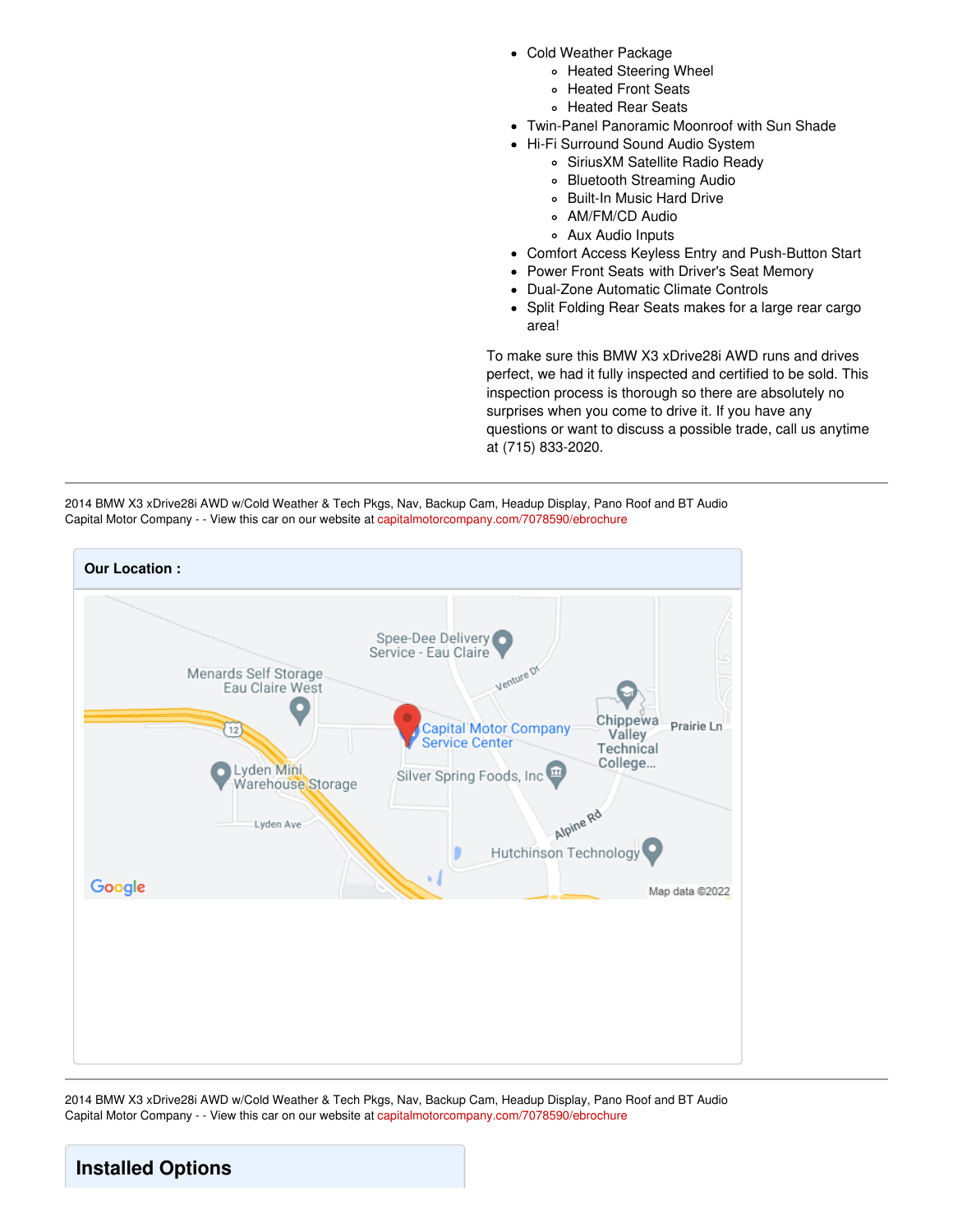#### **Interior**

- 2 Seatback Storage Pockets- 3 12V DC Power Outlets
- 40-20-40 Folding Bench Front Facing Fold Forward Seatback Rear Seat Air Filtration
- Analog Appearance
- Anti-Whiplash Adjustable Front Head Restraints and Manual Adjustable Rear Head **Restraints**
- Cargo Area Concealed Storage- Cargo Features -inc: Cargo Tray/Organizer
- Cargo Space Lights- Carpet Floor Trim- Cruise Control w/Steering Wheel Controls
- Day-Night Auto-Dimming Rearview Mirror- Delayed Accessory Power
- Driver And Passenger Visor Vanity Mirrors w/Driver And Passenger Illumination
- Driver Foot Rest- Driver Seat- Dual Zone Front Automatic Air Conditioning
- Engine Immobilizer- FOB Controls -inc: Cargo Access and Windows
- Fade-To-Off Interior Lighting- Front And Rear Map Lights
- Front Bucket Seats -inc: 8-way power adjustable front seats w/2-way manual headrests and driver seat and mirror memory
- Front Center Armrest and Rear Center Armrest- Front Cupholder
- Full Carpet Floor Covering -inc: Carpet Front And Rear Floor Mats Full Cloth Headliner
- Full Floor Console w/Covered Storage and 3 12V DC Power Outlets
- Garage Door Transmitter
- Gauges -inc: Speedometer, Odometer, Engine Coolant Temp, Tachometer, Trip Odometer and Trip Computer
- HVAC -inc: Underseat Ducts, Residual Heat Recirculation and Console Ducts
- Illuminated Locking Glove Box
- Instrument Panel Covered Bin, Driver / Passenger And Rear Door Bins
- Interior Lock Disable
- Interior Trim -inc: Metal-Look/Piano Black Instrument Panel Insert, Metal-Look Door Panel Insert, Metal-Look Console Insert and Chrome/Metal-Look Interior Accents
- Leather Steering Wheel- Leatherette Door Trim Insert- Leatherette Gear Shifter Material
- Manual Tilt/Telescoping Steering Column- Outside Temp Gauge- Passenger Seat - Perimeter Alarm
- Power 1st Row Windows w/Front And Rear 1-Touch Down, w/Driver And Passenger 1- Touch Up
- Power Door Locks w/Autolock Feature- Power Fuel Flap Locking Type
- Power Rear Windows and Fixed 3rd Row Windows- Rear Cupholder
- Remote Keyless Entry w/Integrated Key Transmitter, Illuminated Entry and Panic Button
- Roll-Up Cargo Cover- SensaTec Leatherette Upholstery- Systems Monitor
- Trip Computer- Trunk/Hatch Auto-Latch- Valet Function

#### **Exterior**

- Auto On/Off Projector Beam Halogen Daytime Running Headlamps w/Delay-Off
- Black Bodyside Moldings and Black Wheel Well Trim
- Black Side Windows Trim and Black Front Windshield Trim Body-Colored Door Handles
- Body-Colored Front Bumper w/Black Rub Strip/Fascia Accent
- Body-Colored Power Auto Dimming Side Mirrors w/Power Folding
- Body-Colored Rear Bumper w/Black Rub Strip/Fascia Accent- Clearcoat Paint
- Colored Grille w/Chrome Surround- Deep Tinted Glass
- Fixed Rear Window w/Fixed Interval Wiper and Defroster- Front And Rear Fog Lamps
- Front License Plate Bracket- Fully Galvanized Steel Panels- Lip Spoiler
- Perimeter/Approach Lights- Power Liftgate Rear Cargo Access
- Speed Sensitive Rain Detecting Variable Intermittent Wipers w/Heated Jets
- Tailgate/Rear Door Lock Included w/Power Door Locks Tires: P245/50R18 AS Run-Flat
- Wheels: 18" x 8.0" V Spoke (Style 307) -inc: Light alloy

#### **Safety**

- 2 Seatback Storage Pockets- 3 12V DC Power Outlets
- 40-20-40 Folding Bench Front Facing Fold Forward Seatback Rear Seat Air Filtration - Analog Appearance
- Anti-Whiplash Adjustable Front Head Restraints and Manual Adjustable Rear Head **Restraints**
- Cargo Area Concealed Storage- Cargo Features -inc: Cargo Tray/Organizer
- Cargo Space Lights- Carpet Floor Trim- Cruise Control w/Steering Wheel Controls
- Day-Night Auto-Dimming Rearview Mirror- Delayed Accessory Power
- Driver And Passenger Visor Vanity Mirrors w/Driver And Passenger Illumination
- Driver Foot Rest- Driver Seat- Dual Zone Front Automatic Air Conditioning
- Engine Immobilizer- FOB Controls -inc: Cargo Access and Windows
- Fade-To-Off Interior Lighting- Front And Rear Map Lights
- Front Bucket Seats -inc: 8-way power adjustable front seats w/2-way manual headrests and driver seat and mirror memory
- Front Center Armrest and Rear Center Armrest- Front Cupholder
- Full Carpet Floor Covering -inc: Carpet Front And Rear Floor Mats Full Cloth Headliner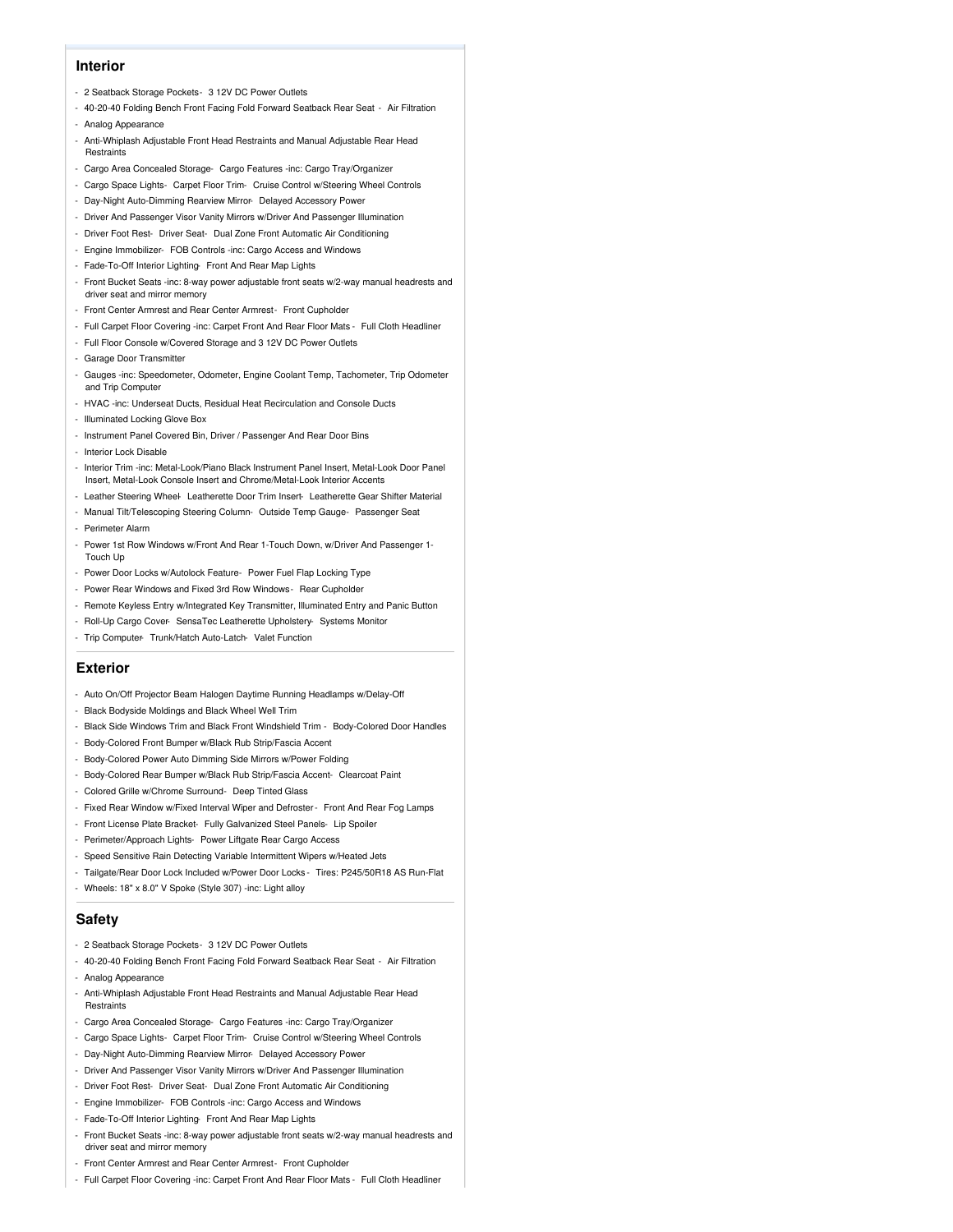- Full Floor Console w/Covered Storage and 3 12V DC Power Outlets
- Garage Door Transmitter
- Gauges -inc: Speedometer, Odometer, Engine Coolant Temp, Tachometer, Trip Odometer and Trip Computer
- HVAC -inc: Underseat Ducts, Residual Heat Recirculation and Console Ducts
- Illuminated Locking Glove Box
- Instrument Panel Covered Bin, Driver / Passenger And Rear Door Bins
- Interior Lock Disable
- Interior Trim -inc: Metal-Look/Piano Black Instrument Panel Insert, Metal-Look Door Panel Insert, Metal-Look Console Insert and Chrome/Metal-Look Interior Accents
- Leather Steering Wheel- Leatherette Door Trim Insert- Leatherette Gear Shifter Material
- Manual Tilt/Telescoping Steering Column- Outside Temp Gauge- Passenger Seat
- Perimeter Alarm
- Power 1st Row Windows w/Front And Rear 1-Touch Down, w/Driver And Passenger 1- Touch Up
- Power Door Locks w/Autolock Feature- Power Fuel Flap Locking Type
- Power Rear Windows and Fixed 3rd Row Windows- Rear Cupholder
- Remote Keyless Entry w/Integrated Key Transmitter, Illuminated Entry and Panic Button
- Roll-Up Cargo Cover- SensaTec Leatherette Upholstery- Systems Monitor
- Trip Computer- Trunk/Hatch Auto-Latch- Valet Function

#### **Mechanical**

- 17.7 Gal. Fuel Tank- 210 Amp Alternator- 3.385 Axle Ratio
- 4-Wheel Disc Brakes w/4-Wheel ABS, Front And Rear Vented Discs, Brake Assist, Hill Descent Control, Hill Hold Control and Electric Parking Brake
- 90-Amp/Hr Maintenance-Free Battery- 904# Maximum Payload
- Electric Power-Assist Speed-Sensing Steering- Engine Auto Stop-Start Feature
- Engine: 2.0L TwinPower Turbo In-Line 4-Cylinder- Front And Rear Anti-Roll Bars
- Full-Time All-Wheel- GVWR: 5,137 lbs- Gas-Pressurized Shock Absorbers
- Multi-Link Rear Suspension w/Coil Springs- Permanent Locking Hubs
- Single Stainless Steel Exhaust w/Chrome Tailpipe Finisher
- Strut Front Suspension w/Coil Springs- Towing Equipment -inc: Trailer Sway Control
- Transmission w/Driver Selectable Mode and STEPTRONIC Sequential Shift Control
- 

### - Transmission: 8-Speed STEPTRONIC Automatic **Option Packages Factory Installed Packages** \$250 - AUTOMATIC HIGH BEAMS \$950 - COLD WEATHER PACKAGE -inc: Heated Rear Seats, Heated Steering Wheel, Retractable Headlight Washers, Heated hers, Heated<br>Front Seats \$950 - DRIVER ASSISTANCE PACKAGE -inc: Rear View Camera, Park Distance Control \$500 - HEATED FRONT SEATS \$2,150 - NAVIGATION SYSTEM -inc: BMW Online, Advanced Real-Time Traffic Information, BMW Apps, Enhanced USB & Bluetooth w/Smartphone Integration, Remote Services \$1,350 - PANORAMIC MOONROOF \$750 - PARK DISTANCE CONTROL